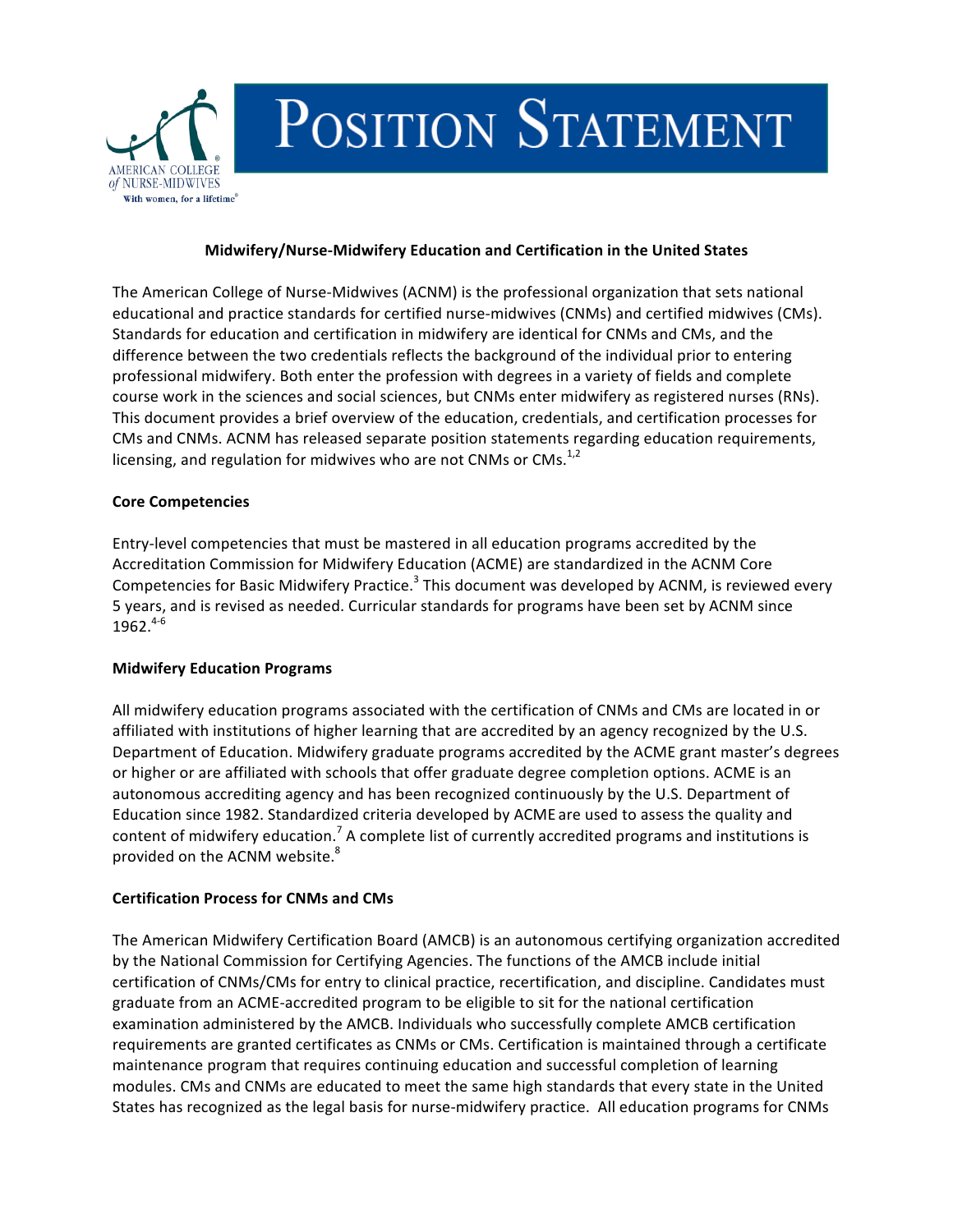and CMs are at the post-baccalaureate level and confer graduate degrees upon completion.

## **Global Standards for Midwifery Education**

The International Confederation of Midwives has defined a midwife as a person who, "having been regularly admitted to a midwifery education program duly recognized in the country in which it is located, has successfully completed the prescribed course of studies in midwifery and acquired the requisite qualifications to be registered and/or legally licensed to practice midwifery." The education standards for CNMs and CMs exceed the minimum educational requirements set forth by the ICM.<sup>10</sup>

## **The Legal Status of Midwifery**

CNMs can be licensed to practice in all 50 states and the District of Columbia. However, the specifics of licensure and regulations related to midwifery practice and prescriptive authority vary widely among the states. CMs can be licensed as such in five states: New York, New Jersey, Rhode Island, Maine and Delaware. As an organization, ACNM supports efforts to legally recognize CMs as qualified midwifery practitioners granted the same rights and responsibilities as CNMs.

## **Standards of Practice**

The ACNM Standards for the Practice of Midwifery require that the CNM/CM demonstrates a safe mechanism for obtaining medical consultation, collaboration and referral; participates in a program of quality management and peer review; practices in accordance with the legal and disciplinary requirements of the jurisdiction where the practice occurs; and shows evidence of continuing educational competency.<sup>11</sup> The Standards for the Practice of Midwifery are reviewed regularly and revised as needed to ensure that they are supported by the most current evidence base.

#### **REFERENCES**

- 1. American College of Nurse-Midwives. ACNM position statement: overview of principles for licensing and regulating midwives in United States. http://www.midwife.org/ACNM/files/ACNMLibraryData/UPLOADFILENAME/000000000288/Pri nciples-for-Licensing-and-Regulating-Midwives-in-US-Overview-3-25-14.pdf. Approved March 2014. Accessed February 8, 2016.
- 2. American College of Nurse-Midwives. ACNM position statement: legislation and regulation that affect midwifery professionals not certified by the American Midwifery Certification Board. http://www.midwife.org/ACNM/files/ACNMLibraryData/UPLOADFILENAME/000000000297/010 716\_Midwives\_Not\_Certified\_AMCB.pdf. Approved December 2015. Accessed February 8, 2016.
- 3. American College of Nurse-Midwives. Core competencies for basic midwifery practice. http://www.midwife.org/ACNM/files/ACNMLibraryData/UPLOADFILENAME/000000000050/Cor e Competencies Dec 2012.pdf. Approved December 2012. Accessed February 8, 2016.
- 4. Avery MD. The history and evolution of the Core Competencies for Basic Midwifery Practice. *J Midwifery Womens Health.* 2005;50(2):102-107.
- 5. American College of Nurse-Midwives. Core competencies in nurse-midwifery: expected outcomes of nurse-midwifery education. *J Nurse Midwifery*. 1979;24(1):32-36.
- 6. Roberts J, Sedler KD. The Core Competencies for Basic Midwifery Practice: critical ACNM